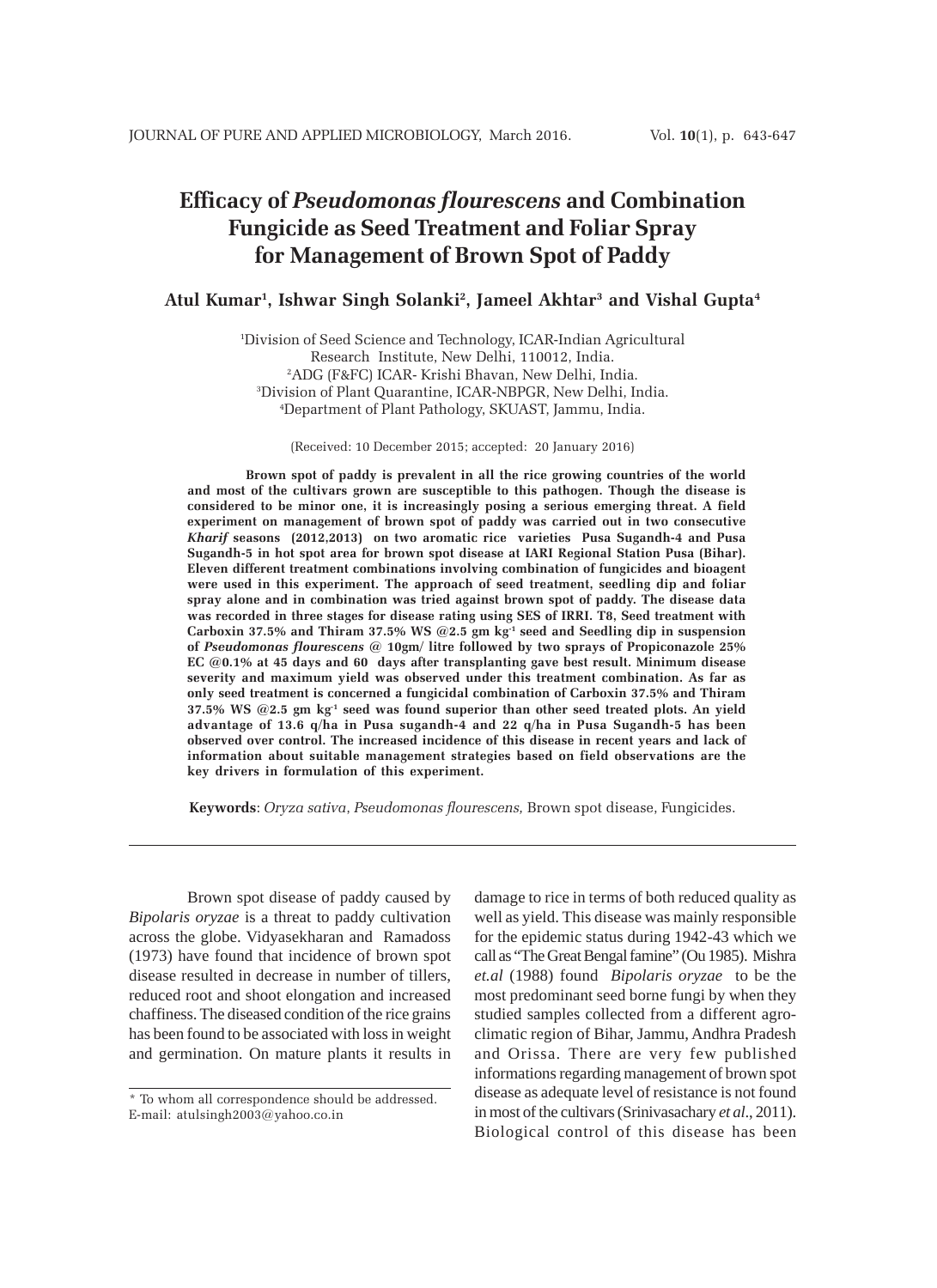observed invitro by using *Trichoderma* sp in India. (Manimegalai,V *et al*., 2011). Management strategies which have been employed are usually scattered in approach and till date there is no specific recommendation against brown spot of paddy which is based on field experimentation. In our studies two aromatic varieties of paddy Pusa Sugandh-4 (Pusa Basmati 1121) and Pusa Sugandh-5 ( Pusa basmati 2511) which have very good export value and which have become susceptible to brown spot of paddy has been selected as test varieties. Many works have been published which report efficacy of various fungicides and bioagents under in vitro condition but they have not been much effective under farmers field. Therefore in present investigation the formulation of experiment has been done using combined strategy for developing effective as well as ecofriendly approach for management of this disease.

## **MATERIALS AND METHODS**

Field experiments on management of brown spot of paddy was carried out in two consecutive *Kharif* seasons (2012,2013) in hot spot area of Brown spot disease in farms located at Indian Agricultural Research Institute, Regional Station Pusa (Bihar). Two aromatic rice variety Pusa Sugandh-4 and Pusa Sugandh-5 which have been found susceptible to brown spot disease have been used in this experiment in both the years. Eleven different treatment combinations of fungicides and bioagent in three replications under Randomized Block Design were used in this experiment. The plot size was maintained at 3 x 2 sq.m. and recommended agronomic practices were followed to raise the crop. In both the years the sowing in nursery was carried out in last week of June and transplanting was done in third week of July. Two fungicides namely Propiconazole 25% EC, and combination fungicide mixture of systemic and contact fungicide, Carboxin 37.5% + Thiram 37.5% were applied in the field in different mode and with a different spraying schedule. Only one bioagent *Pseudomonas flourescens* was used for seed treatment, seedlings dip and foliar spray.

The eleven different treatments were, T1 = Seed treatment with *Ps. fluorescens*1% W.P @ 10  $gm/kg$  seed,  $T2 = T1+$  seedling dip in *Ps*.  $fluorescens1\%$  W.P @ 10 gm/lit water,  $T3 = T2 + 1$ spray of *Ps. fluorescens*1% W.P @0.2%, T4 = T2 + 2 spray of *Ps. fluorescens*1% W.P @0.2%, T5 = Seed treatment with Carboxin 37.5%+Thiram  $37.5\%$  @ 2.5 gm/Kg seed, T6= T5 + seedling dip in *Ps. fluorescens*1% W.P @ 10 gm/lit water, T7= T6 + 1 spray of Propiconazole@1ml/liter water at 40 days after transplanting,  $T8= T6 + 2$  spray of Propiconazole@1ml/liter water at 45 and 60 days after transplanting, T9= Only 1 spray of Propiconazole@1ml/liter water at 45 days after transplanting, T10= Only 2 spray of Propiconazole@1ml/liter water at 45 and 60 days after transplanting, T11= Untreated control.

Seed treatment was done overnight by dipping the seeds in suspension of fungicides prepared in water (1:1 W/V). Next morning all extra water was decanted and the seeds were kept on jute bags for shade drying to facilitate seeding in the nursery. Before transplanting 25 days old seedlings were dipped in solution of *Ps. fluorescens*1% W.P @ 10 gm/lit water by keeping the roots of the plants erect so that one third part of the plant is completely submerged. The procedure of seedling dip was carried in different trays for a period of 60 minutes. Immediately after the seedling dip process was over, the transplanting was completed.

The disease data were recorded in three different stages tillering, late booting and maturity from randomly selected 25 plants from each plot. The data was recorded at maturity to enable us in understanding the infection level in seeds as the real loss from brown spot of paddy is observed in terms of seed discolouration, seed shrivelling and small seed size. Disease rating was carried out using the Standard Evaluation System of International Rice Research Institute, Phillipines (Anonymous 1996).

#### **RESULTS AND DISCUSSION**

Statistical analysis of pooled data of two years (2012,2013) revealed that all the treatments reduced the disease severity and increased the yield (seed weight /plot) in comparison to untreated control irrespective of their mode of applications. In our investigation the combination strategy of seed treatment, seedling dip and foliar spray in different combinations managed the disease to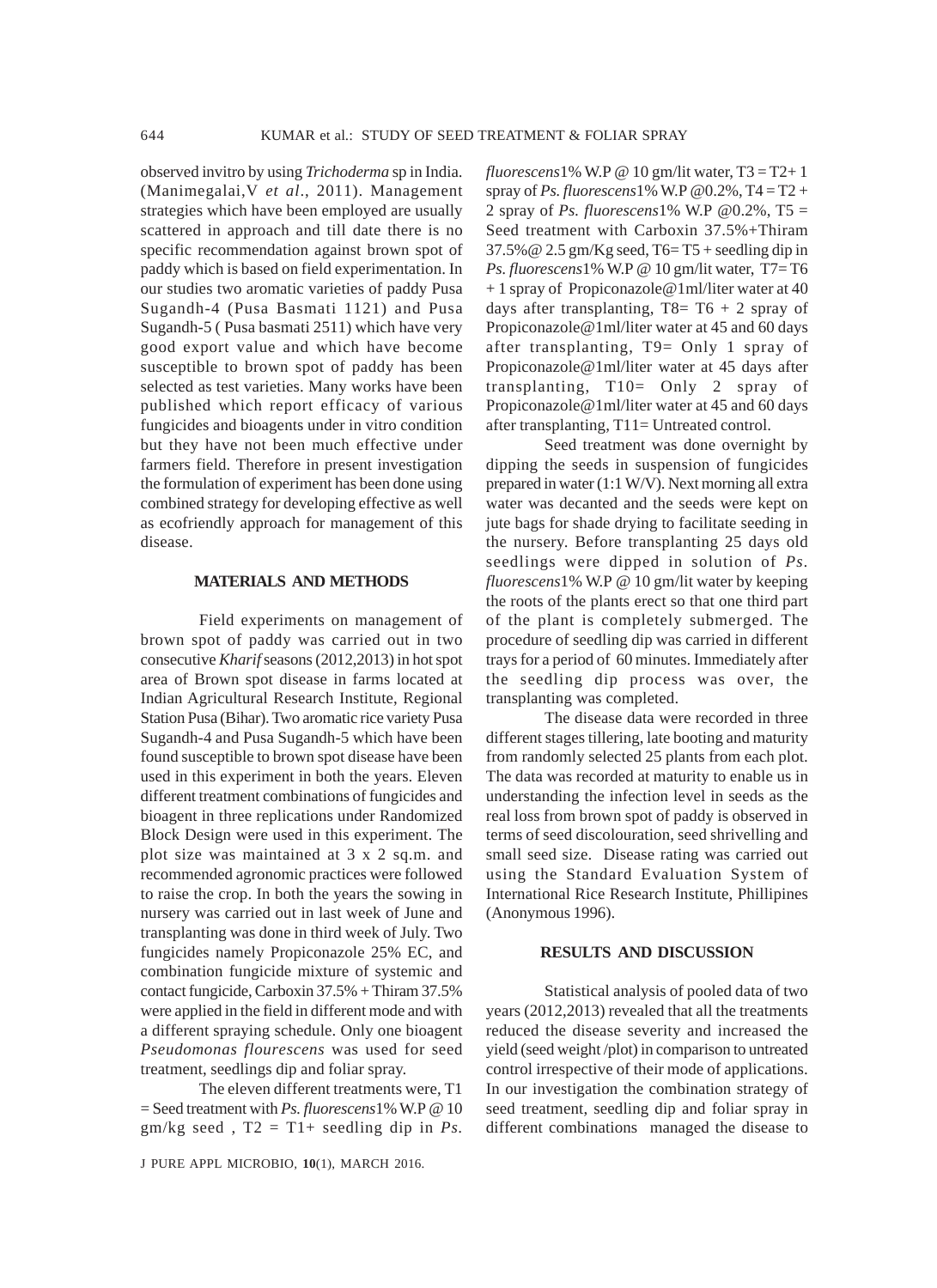least severity resulting in increased yield. Plots treated with a combination fungicide, Carboxin 37.5% + Thiram 37.5% WS @ 2.5gm/ kg seed resulted in enhancing the germination of the seeds in the nursery as well as reduction in number of seedling blighted plants. Seed treatment with *Ps. fluorescens*1% W.P @ 10 gm/kg seed was found better than the untreated plots but it was not as effective as the treatment with combination fungicide. When results of seed treatment followed by seedling dip was compared with seed treated plots, it was observed that the combined effect of both seed treatment and seedling dip was better than seed treatment alone. Similarly when comparison was made between two pronged strategy of seed treatment and seedling dip with

| S.              | Treatment details                                                  |                   | Disease Severity % |  |  |
|-----------------|--------------------------------------------------------------------|-------------------|--------------------|--|--|
| N <sub>0</sub>  |                                                                    | Pusa<br>Sugandh-5 | Pusa<br>Sugandh-4  |  |  |
| $T_{1}$         | ST with Ps. fluorescens 1% W.P $\omega$ 10 gm/kg seed              | 38.10             | 39.91              |  |  |
| $T_{2}$         | T1+ seedling dip in Ps. fluorescens1% W.P @ 10 gm/lit water        | 33.51             | 38.10              |  |  |
| $T_{3}$         | T2+1 Spray of Ps. fluorescens1% W.P $@0.2\%$                       | 31.54             | 36.23              |  |  |
| $T_{4}$         | $T2 + 2$ Spray of <i>Ps. fluorescens</i> 1% W.P @0.2%              | 30.19             | 35.25              |  |  |
| $T_{5}$         | ST with Carboxin $37.5\% + Thiram 37.5\% \t@ 2.5 gm/Kg seed$       | 31.44             | 37.07              |  |  |
| $T_{6}$         | T5 + seedling dip in Ps. fluorescens1% W.P @ 10 gm/lit water       | 29.90             | 33.53              |  |  |
| T7              | $T6 + 1$ spray of Propiconazole@1ml/liter water at 40 DAT          | 26.64             | 27.47              |  |  |
| T8              | $T6 + 2$ spray of Propiconazole @ 1ml/liter water at 40 and 55 DAT | 20.67             | 22.72              |  |  |
| T9              | Only 1 spray of Propiconazole@1ml/liter water at 40 DAT            | 33.29             | 33.67              |  |  |
| T <sub>10</sub> | Only 2 spray of Propiconazole@1ml/liter water at 40 and 55 DAT     | 29.48             | 31.53              |  |  |
| T <sub>11</sub> | Control                                                            | 47.48             | 50.10              |  |  |
|                 | CD at $5\%$                                                        | 2.52              | 2.97               |  |  |
|                 | SE (Difference)                                                    | 1.21              | 1.43               |  |  |

**Table 1.** Effect of seed treatment, seedling dip and foliar spray on the Brown spot disease severity in two varieties Pusa Sugandh-4 and Pusa Sugandh-5 in 2012 and 2013

| <b>Table 2.</b> Effect of seed treatment, seedling dip and foliar spray on the yield |  |  |  |  |
|--------------------------------------------------------------------------------------|--|--|--|--|
| of two varieties Pusa Sugandh-4 and Pusa Sugandh-5 in 2012 and 2013                  |  |  |  |  |

| S.              | Treatment details                                                        | Yield $(gmsplot)*$ |                   |
|-----------------|--------------------------------------------------------------------------|--------------------|-------------------|
| N <sub>0</sub>  |                                                                          | Pusa<br>Sugandh-5  | Pusa<br>Sugandh-4 |
| $T_{1}$         | ST with Ps. fluorescens 1% W.P $\omega$ 10 gm/kg seed                    | 2871               | 1415              |
| $T_{2}$         | T1+ seedling dip in Ps. fluorescens1% W.P $@$ 10 gm/lit water            | 2991               | 1486              |
| $T_{3}$         | T2+ 1 Spray of Ps. fluorescens1% W.P $@0.2\%$                            | 3081               | 1594              |
| $T_{4}$         | $T2 + 2$ Spray of <i>Ps. fluorescens</i> 1% W.P @0.2%                    | 3170               | 1630              |
| $T_{5}$         | ST with Carboxin $37.5\% + Thiram 37.5\% \t@ 2.5 gm/Kg seed$             | 3311               | 1710              |
| $T_{6}$         | T5 + seedling dip in Ps. fluorescens1% W.P $\omega$ 10 gm/lit water      | 3400               | 1811              |
| T7              | T6 + 1 spray of Propiconazole 25% EC@1ml/liter water at 45 DAT           | 3592               | 2042              |
| T <sub>8</sub>  | T6 + 2 spray of Propiconazole 25% EC @1ml/liter water at 45 and 60 DAT   | 3725               | 2136              |
| T9              | Only 1 spray of Propiconazole 25% EC @1ml/liter water at 45 DAT          | 3528               | 1816              |
| T <sub>10</sub> | Only 2 spray of Propiconazole 25% EC @ 1 ml/liter water at 45 and 60 DAT | 3555               | 1910              |
| T <sub>11</sub> | Control                                                                  | 2401               | 1335              |
|                 | $CD$ at 5%                                                               | 47.11              | 39.58             |
|                 | SE (Difference)                                                          | 22.65              | 19.03             |

\* plot size- 3/2m2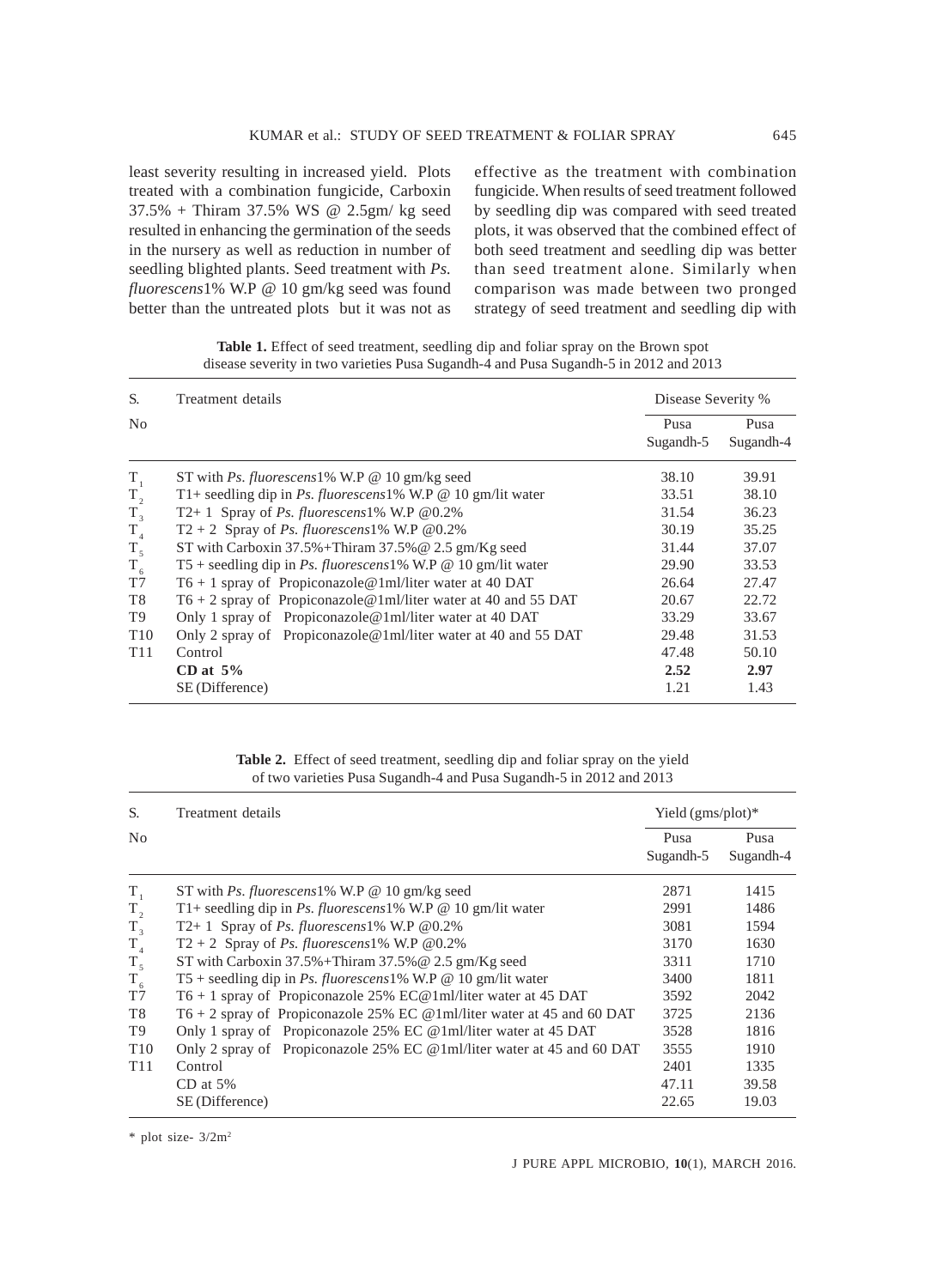three pronged approach of seed treatment, seedling dip followed by spray schedule the combination approach used in T7 and T8 was found far better than any other treatment and it was significantly better than the untreated plots. The plots where only spraying schedule was adopted as in T9 and T10, it was satisfactory in the sense that it was at par with seed treatment and seedling dip combined approach but was significantly inferior to three pronged approach adopted in T7 and T8 treatments. The disease severity in both the varieties ranged from 20.67% to 50.10%. The disease severity in Pusa Sugandh-4 ranged from 22.72% to 50.10% while in Pusa Sugandh-5 it ranged from 20.67% to 47.68%. This data reveals that in both the years but in both the varieties the significant reduction



**Fig. 1.** Effect of seed treatment, seedling dip and foliar spray on the Brown spot disease severity in two varieties Pusa Sugandh-4 and Pusa Sugandh-5 in 2012 and 2013

after transplanting, (3.59Kg and 2.04Kg in PS-5 and PS-4 respectively). International Rice Research Institute on its portal has provided similar observation regarding use of *Pseudomonas flourescens* in control of brown spot of paddy as foliar spray and not as seed treatment (Knowledgebank IRRI). Khalili *et al*.,(2012) and Moura *et al*.,(2014) at Iran and Brazil respectively have observed similar trend in suppression of *Bipolaris oryzae* by *Trichoderma* but under invitro conditions. Gupta *et al*.,(2013) recorded similar trend with regards to foliar application of Propiconazole 25% EC on reduction of disease severity and yield increase.

The yield data in both the varieties ranged from 1.41 Kg to 3.72 Kg per plot which corresponds to 40.0 q/ha to 62.0 q/ha in Pusa Sugandh-5 and 23.5q/ha to 37.1 q/ha in Pusa

J PURE APPL MICROBIO*,* **10**(1), MARCH 2016.

in disease severity was observed in the range of 26.01-26.81% over control (Table 1, Fig 1).

The pooled data of both the years in two varieties Pusa Sugandh- 4 and Pusa Sugandh-5 shows that the maximum grain yield *(plot/ha)* was recorded in treatment T8 wherein, a combination approach of Seed treatment with Carboxin 37.5%+Thiram 37.5%@ 2.5 gm/Kg seed, + Seedling dip in *Ps. fluorescens*1% W.P @ 10 gm/lit water  $+2$ spray of Propiconazole 25% EC @1ml/liter water at 45 and 60 days after transplanting, (3.72kg and 2.13kg in PS-5 and PS-4 respectively) followed by T7 Seed treatment with Carboxin 37.5%+Thiram 37.5%@ 2.5 gm/Kg seed, + Seedling dip in *Ps. fluorescens*1% W.P @ 10 gm/lit water + 1 spray of Propiconazole 25% EC @1ml/liter water at 45 days



**Fig. 2.** Effect of seed treatment, seedling dip and foliar spray on the yield of two varieties Pusa Sugandh-4 and Pusa Sugandh-5 in 2012 and 2013

Sugandh-4. This data reveals that in both the years and in both the varieties the significant increase in yield was observed with an yield advantage of 13.6 q/ha in Pusa Sugandh- 4 and 22q/ha in Pusa Sugandh-5 (Table 2, Fig 2). Prajapati *et al*., (2013) have made similar observations while evaluating integrated pest and disease management package with farmers practice on basmati rice in Uttar Pradesh, India. Seed treatment with Carboxin 37.5% and Thiram 37.5% WS @2.5 gm  $kg^{-1}$  seed and Seedling dip in suspension of Pseudomonas flourescens @ 10gm/ litre followed by two sprays of Propiconazole 25% EC @0.1% at 45 days and 60 days after transplanting is most effective. Farmers can get good yield of paddy if they adopt the combination approach of seed treatment, seedling dip and need based foliar spray. Adoption of such strategy will ultimately benefit farmers when